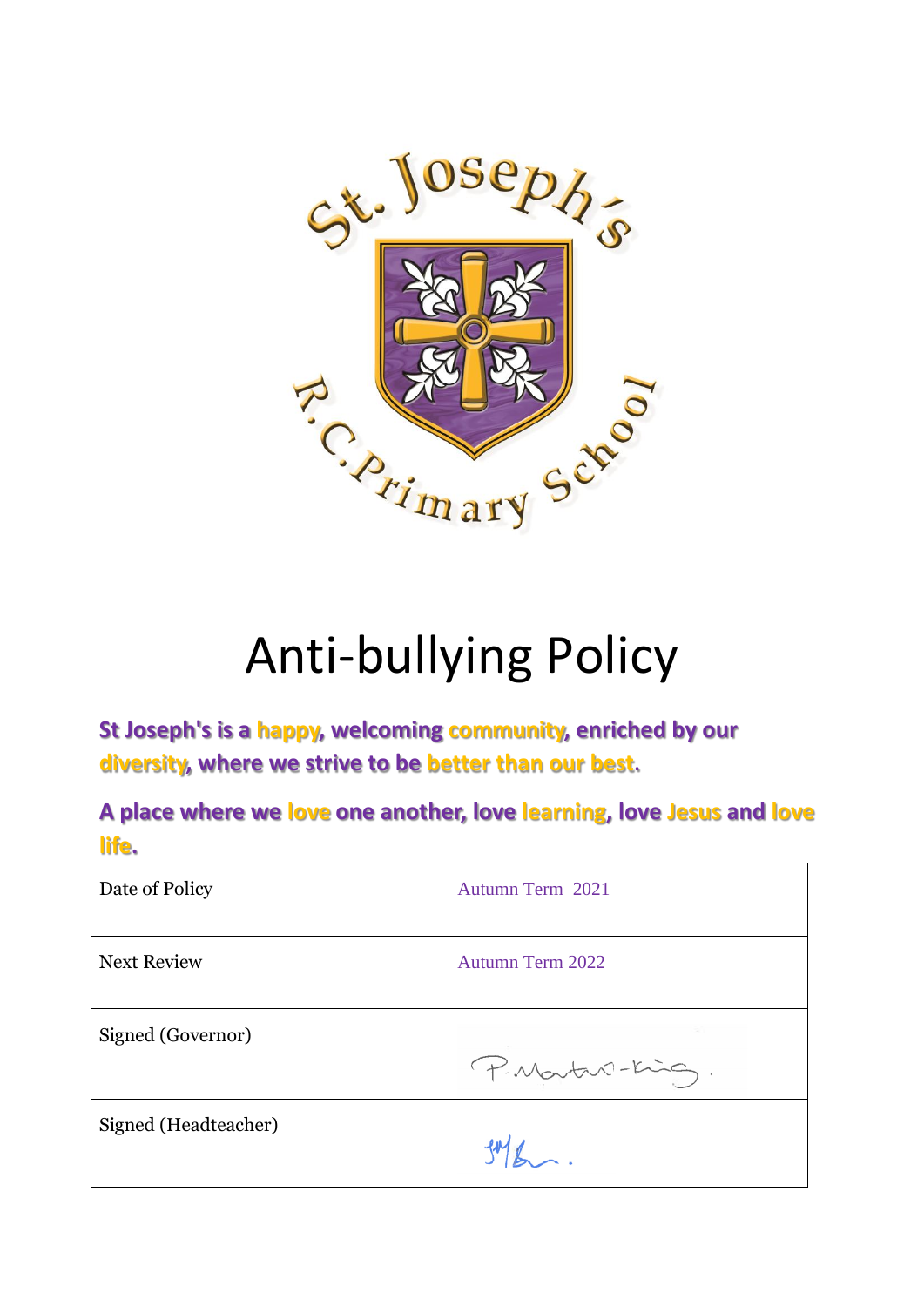# **Introduction**

Catholic belief is that all people are created in the image and likeness of God and as such, should all be treated justly.

"The dignity of the human person is rooted in his or her creation in the image and likeness of God." *Catechism of the Catholic Church*

At St Joseph's Roman Catholic Primary School we strive to ensure that this belief is put into practice so that all are welcome. We work to ensure that each person, in all their uniqueness, is able to thrive in our Catholic school, irrespective of gender, race, religion, ethnicity, socio-economic background, physical appearance, disability or the actual or perceived sexual orientation of themselves or of their parents/carers.

"Because all people are equal in God's sight, every person possesses the same dignity and has a claim *to the same human rights. Hence every kind of social, racist, sexist, cultural or religious discrimination against a person is an unacceptable injustice." YOUCAT 330* At St Joseph's Roman Catholic Primary School we endeavour to create a safe and stimulating environment where everyone knows that they are valued as God's children. Every person has the right to be treated with respect and each person has the responsibility to treat others in the same way. Our mission statement is lived out so that children are enabled to have the confidence and strategies to speak up and tell of any bullying experiences, knowing that positive and fair action will be taken.

*"We seek to create an atmosphere, supported through prayer and worship, whereby everyone who has an interest in our community can feel valued and believe their happiness is the pursuit of all, as we grow closer to Jesus Christ."*

### **Aims and objectives**

- To provide a secure, safe and positive Christian environment free from threat, harassment or any type of bullying behaviour, where children and adults can grow and develop.
- To create a school ethos in which bullying is regarded as unacceptable.
- To produce a consistent whole school response to any bullying incidents that may occur.
- To work with all members of the school community (staff, children, parents/carers and governors) to foster productive partnerships which help maintain a bullying–free environment.
- To celebrate diversity and the uniqueness of individuals.

## **What is bullying?**

Bullying can take many forms and can be experienced in many different ways.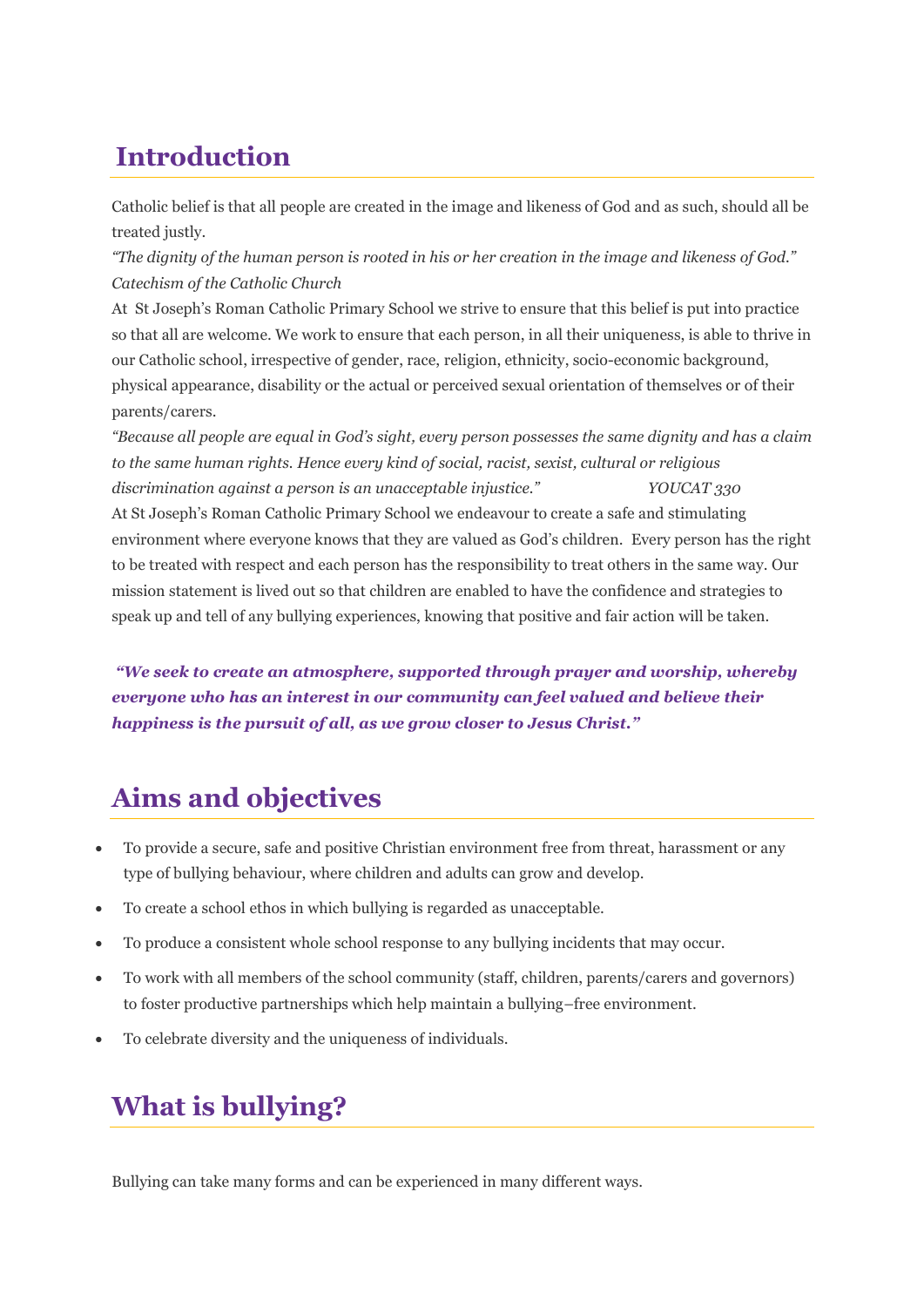DCSF 'Safe to Learn' 2007 defines bullying as

*'Behaviour by an individual or group, usually repeated over time, that intentionally hurts another individual or group either physically or emotionally'.*

The Anti-Bullying Alliance defines bullying as

*'The intentional repetitive or persistent hurting of one person by another, where the relationship involves an imbalance of power'*

DFE 'Bullying at school' November 2014 states that there is no legal definition of bullying. However, it states that bullying is usually defined as behaviour that is:

- *repeated*
- *intended to hurt someone either physically or emotionally*
- *often aimed at certain groups, e.g. because of race, religion, gender or sexual orientation It takes many forms and can include:*
- *physical assault*
- *teasing*
- *making threats*
- *name calling*
- *cyberbullying – bullying via mobile phone or online (e.g. email, social networks and instant messenger)*

The DFE 2014 guidance states that schools should have their own definition of bullying. Bullying is defined by our school community as repeated verbal, physical, social or psychological aggressive behaviour by a person or a group that is intended to cause harm or fear.

### **Types of Bullying**

Bullying can be categorised into seven main types:

- Bullying related to race, religion or culture
- Bullying related to home circumstances
- Bullying related to appearance or health conditions
- Bullying related to special educational needs (SEN) and disabilities
- Bullying related to gifts and talents
- Bullying related to sexual orientation
- Bullying related to gender

## **Bullying related to race, religion or culture**

Racist, faith-based or cultural bullying is bullying based on a person's background, colour, religion or heritage. This form of bullying has a negative impact on a child's sense of identity, self-worth and selfesteem. It also can be negative about the child's family, and about their ethnic or faith community as a whole.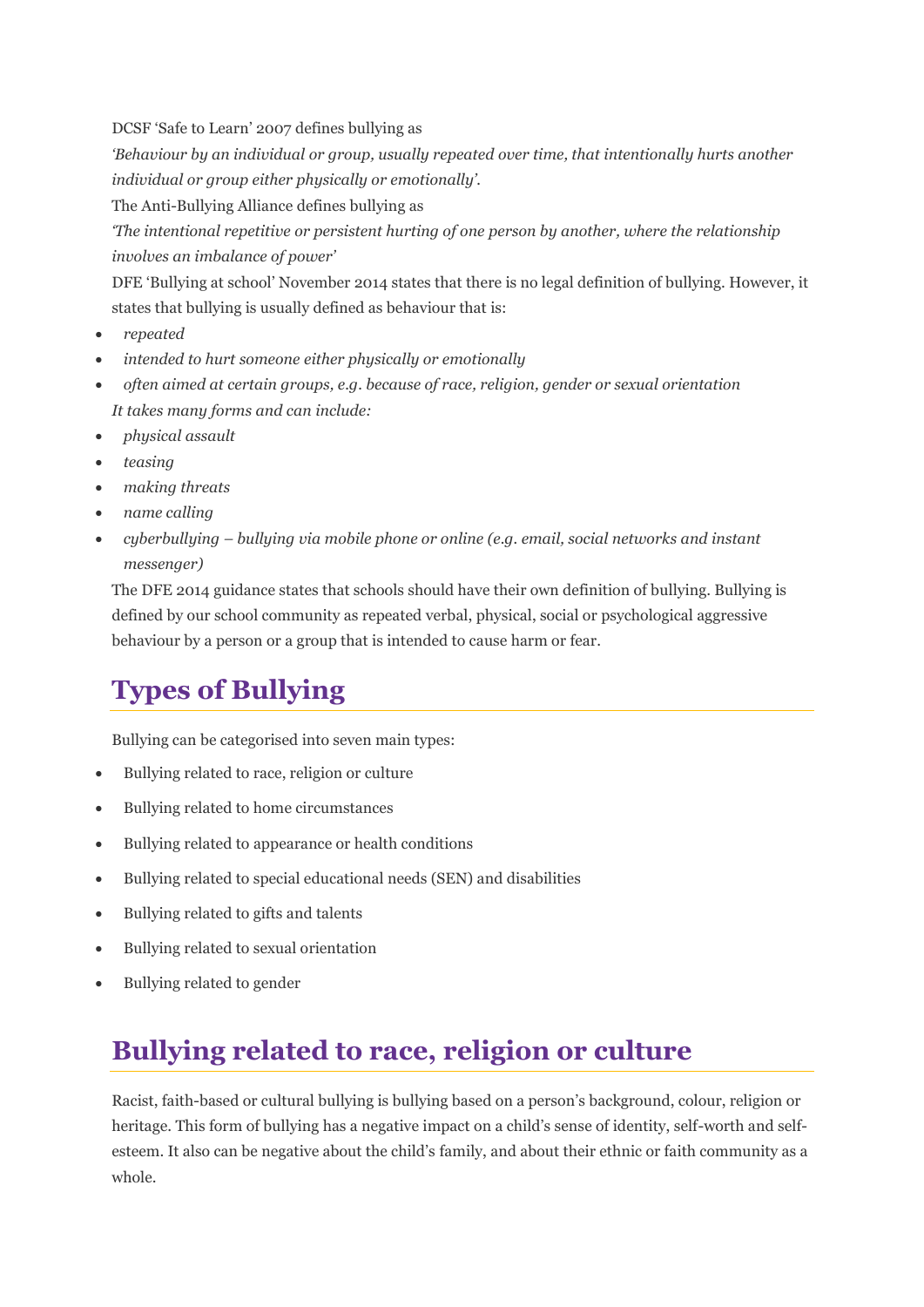# **Bullying related to home circumstances**

The home circumstances of children can make them vulnerable to bullying. This may include obvious signs of affluence or lack of it, being a looked after child, being a young carer or having a family member with a disability or special need.

# **Bullying related to appearance or health conditions**

Children with health or visible medical conditions, or perceived physical characteristics, such as size and weight may be vulnerable to bullying.

#### **Bullying related to special educational needs (SEN) and disabilities**

Children with SEN and disabilities are vulnerable to bullying. Their differences can be used by bullies to isolate them from friendship groups.

## **Bullying related to gifts and talents**

Children and young people who are gifted and talented can be vulnerable to bullying. Their achievements and abilities can set them apart from their peers. This may lead to resentment and jealousy among their peers which may make them targets for bullying behaviour.

# **Bullying related to sexual orientation**

Homophobic bullying involves the targeting of individuals on the basis of their perceived or actual sexual orientation. Homophobic bullying includes all forms of bullying but in particular it can include homophobic language. This is terms of verbal abuse used towards lesbian, gay, bisexual or transsexual people or those who are perceived LGBT. It can be used as an insult or to refer to something or someone as inferior e.g. derogatory use of the word 'gay'.

# **Bullying related to gender**

Sexist, sexual and transphobic bullying affects both genders. Sexist bullying is based on sexist attitudes that, when expressed, demean, intimidate or harm another person because of their sex or gender. Both sexes may be victims and each may be a victim of their own sex. Children who feel that they belong to another gender or do not conform with the stereotypically defined roles often ascribed to particular genders, can also become a target of bullying.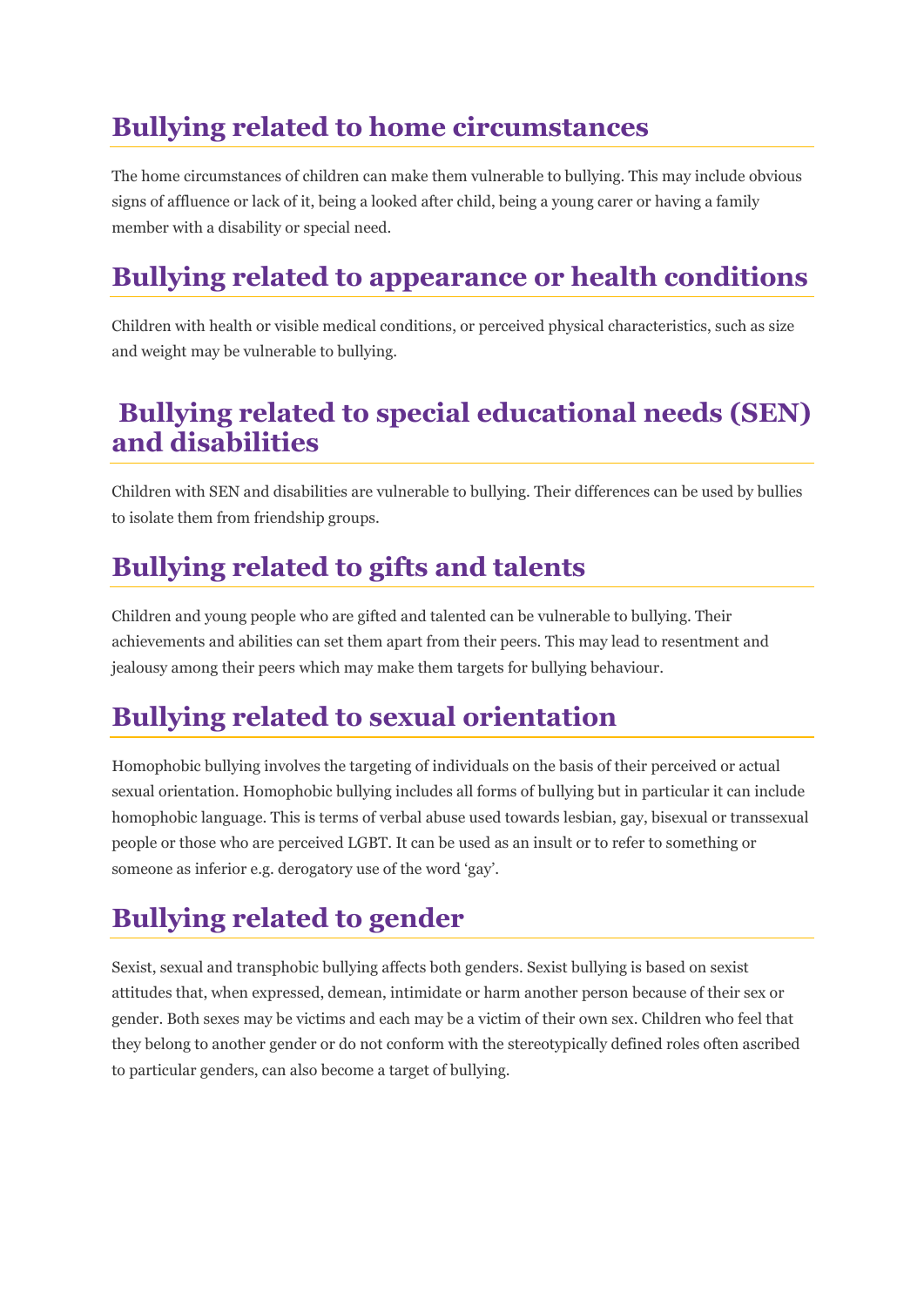# **Forms of Bullying**

Different forms of bullying can be seen within the seven identified types of bullying. Forms of bullying include:

#### **Physical**

This can include physical harm such as punching or pushing, being made to give money or belongings, or forcing a child to act against their will.

#### **Verbal**

Verbal bullying can include being teased in a nasty way, being called 'gay' in a derogatory way, being insulted about race, religion or culture, being called names or being the subject of offensive comments.

#### **Indirect**

This can include being deliberately excluded from groups or ignored, or being the subject of tales or rumours.

#### **Electronic /'cyberbullying'**

This form of bullying includes verbal or indirect bullying via text message, email, instant messenger services or social network sites or images spread via the internet or mobile phones.

## **Our Approach to Bullying**

Our approach to bullying is informed by the Catholic faith. We have a range of strategies and initiatives in place to support our mission statement.

*"Every human being is created in God's image and likeness and therefore is valuable and worthy of respect." Christ at the Centre* 

- Our Anti Bullying Policy is available to read on our website and a hard copy on request.
- Anti Bullying information around school and on school reception notice board.
- Opportunity to use weekly newsletter, twitter and Facebook to inform parents.
- Questionnaires to pupils, staff, parents and governors.
- British values covered in Liturgy each week.
- Staff meeting agenda to cover anti bullying
- Anti bullying leaflets / posters / information displayed around school
- Anti bullying posters created by children around school
- Anti bullying display kept up to date
- Pupils voice through school council and Anti Bullying team
- Celebrating diversity through My World Day

## **Key Principles**

- The school leadership will work with all in our community to prevent all forms of bullying, including prejudice based bullying, and to fully address incidents of bullying as they arise.
- All bullying in its variety of forms and types will be taken equally seriously and addressed appropriately.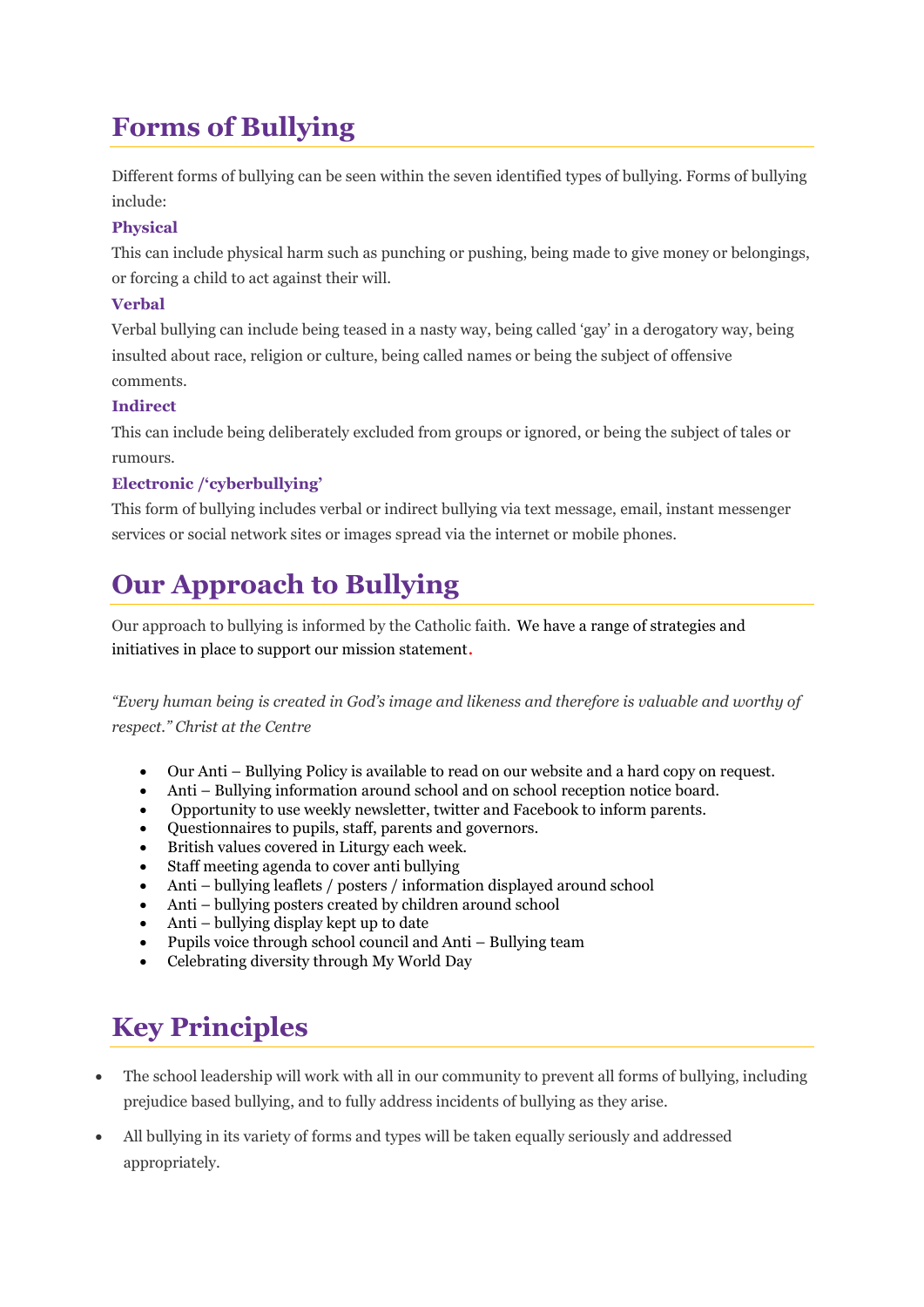• We will address bullying within the framework of Catholic beliefs and Church teaching and in a way which is age-appropriate.

#### **Our Team**

Mrs Moore – Anti – Bullying coordinator Mrs Mills – Anti – Bullying coordinator Miss Brown –Headteacher / governor Pupils - Anti bullying team

# **Responding to bullying**

When responding to incidents of bullying we aim:

- to make the child who has been bullied feel safe
- to encourage better behaviour from the child who has displayed bullying behaviours

### **Strategies for preventing bullying**

- All incidents considered to be bullying (as defined above) are recorded and monitored. The process for recording incidents is used to inform preventative strategies. Pupils will understand the school's procedures for responding to bullying and know that they are safe.
- At all times, children's concerns are our concerns. Pupils are encouraged to express their concerns about themselves and others and to seek help and support whenever they need it. However, we recognise that children can sometimes be reluctant to seek help, so pupils can report their concerns anonymously by using a worry box. In these are situated on both the lower and upper corridors in school. The school's Behaviour Policy details the behaviour standards set within the school.
- It is important for children to know that procedures are being followed. In order to encourage pupils to continue to express their concerns, where appropriate, information is shared across the school about bullying incidents having been dealt with and resolved.
- Liturgies and assemblies are from time to time used to reinforce positive anti-bullying messages and to raise issues concerning bullying within the context of a Christian message. Activities across the curriculum (largely in Personal, Social and Health Education, Religious Education and English) develop pupils' understanding of bullying and this includes key Christian messages, such as respect and forgiveness. Children are taught that each person is special and unique and that differences are to be celebrated and should not be the focus of negative behaviour. In order to build children's resilience and reduce their vulnerability, pupils are coached and guided in developing coping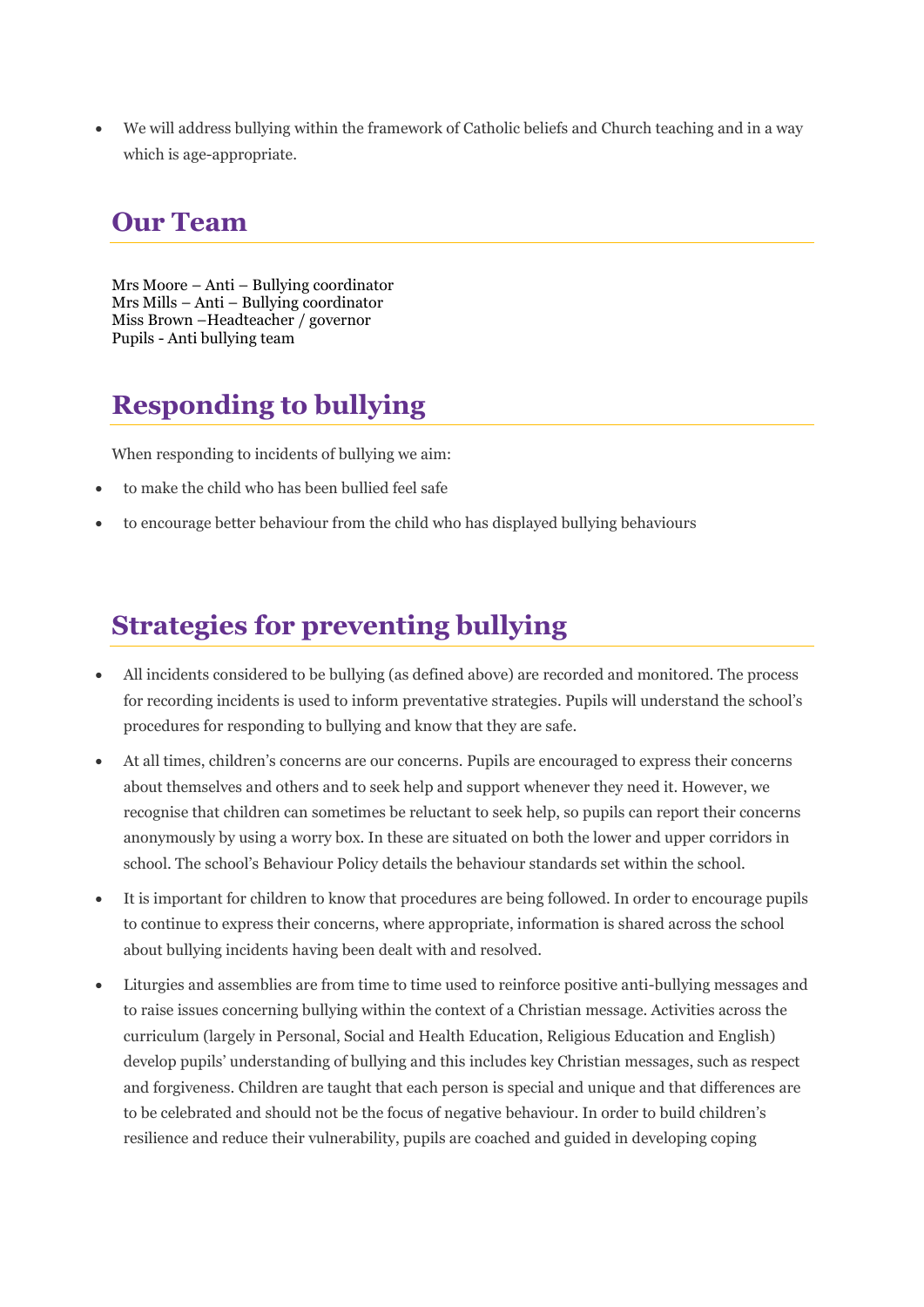strategies and in how to respond positively to hurtful behaviour. Pupils are encouraged to look out for each other and to show good witness behaviour by reporting their concerns for others.

- Guidance is given to pupils who display behaviour that raises concern.
- Post incident support will be provided to all pupils involved in incidents, with a referral to the school counsellor if appropriate
- Friendship fixers are used to help children with playground issues.
- Buddies are used if children cannot find one of their own friends to play with.

#### **Procedures for dealing with incidents of bullying and unkind behaviour (including staff responsibilities)**

All incidents of bullying must be reported and all such reports will be taken seriously. The perspective of the person who feels bullied will contribute to understanding and establishing the seriousness of the incident. When bullying has occurred special actions will follow.

The school recognises the importance of speed and wherever possible incidents will be resolved quickly. However, significant incidents will involve investigation and this can cause delay to the resolution. The school will need to take the time necessary to respond to and resolve incidents appropriately, while ensuring the safety of the child who feels bullied.

The role of all staff in responding to hurtful behaviour is made clear to them as part of their induction, including midday supervisors to give continuity of care. Incidents of bullying (see definition above) observed or reported at play and lunch times will be referred.

Single incidents of bullying behaviour must be reported to and will be dealt with by the class teacher. (The Headteacher will be kept informed of any incidents dealt with by the class teacher so that she holds the overview across the school). Follow up and on-going monitoring will be conducted by the class teacher whilst keeping the Headteacher informed at all times, even if it is felt that the matter has been resolved. If the behaviour dealt with by class teachers continues it will be referred to the Headteacher or Deputy Head

All repeated bullying behaviour should be recorded, (See Appendix 2), and reported directly to the Headteacher or Deputy Head. All parents whose children are directly involved will be notified of significant incidents. In more extreme cases, for example when these discussions have proven ineffective, the Headteacher may contact external support agencies such as social care.

Responses to bullying behaviour will be educative and seek to ensure that the behaviour will not be repeated. A child who has been involved in bullying behaviour will be expected to take responsibility for the impact of their behaviour on others, the reasons for their behaviour will be explored and they will be expected to improve and change. The aim will be to resolve incidents, rebuild relationships and restore a safe environment for all. Incidents will be resolved in age appropriate ways. Those who have been bullied **have a right to know that action has been taken.**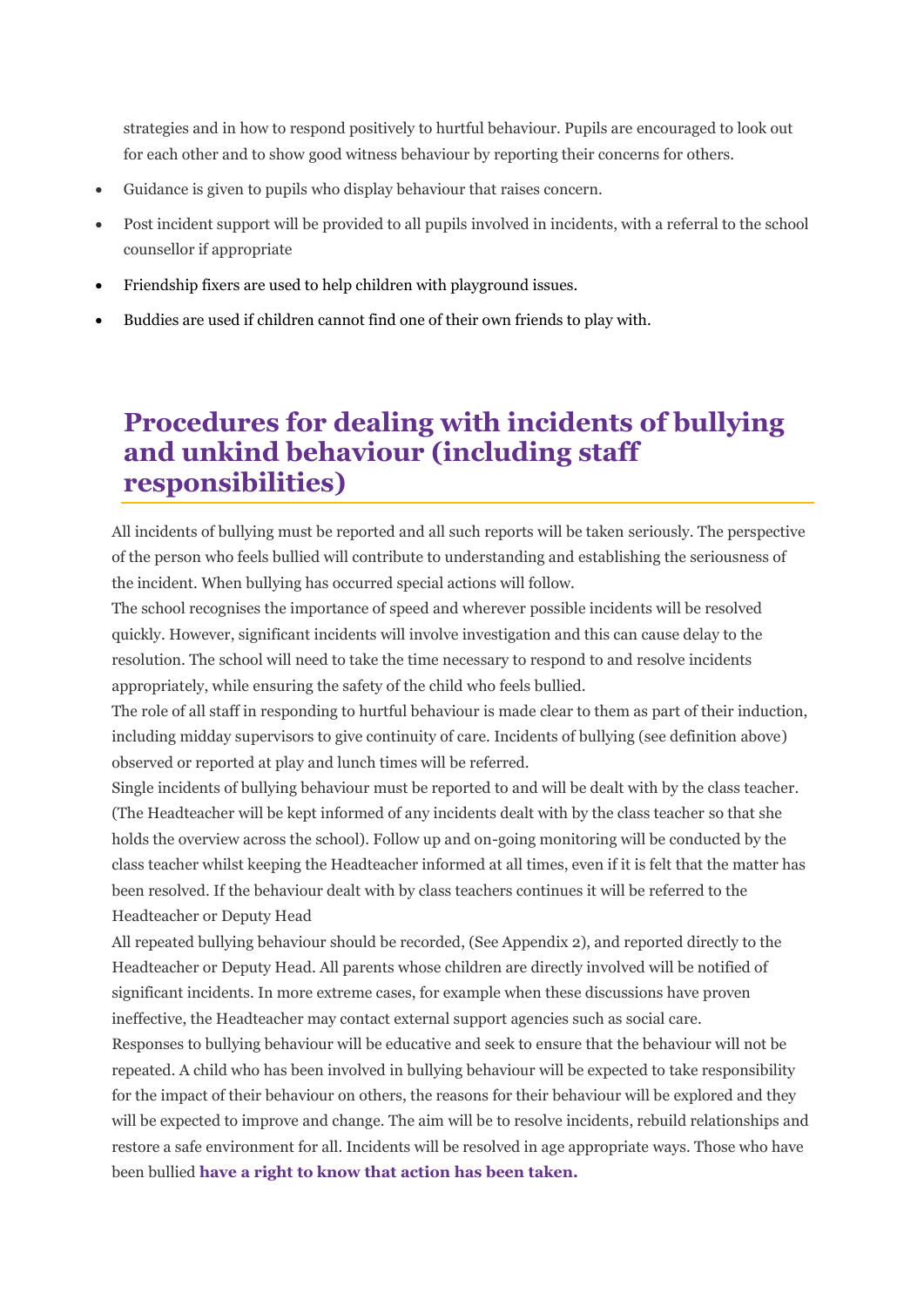## **Homophobic bullying and using homophobic language**

Homophobic language can be used as an insult or to refer to something or someone as inferior such as the derogatory use of the word 'gay'. The derogatory use of homophobic language in our school will always be challenged even if it appears to be being used without any homophobic intent.

### **Children with SEN or disabilities**

Our school is committed to actively promoting the equality of opportunity for all children with SEN or disabilities. Where children with SEN and disabilities are themselves found to be bullying, in most cases (except those related to specific conditions) school will expect the same standards of behaviour as those which apply to the rest of the school community, having made the reasonable adjustments necessary.

### **Staff training**

Training of all staff including all teaching and support staff takes place annually and attendance is logged. All adults working in the school know the anti-bullying policy and the procedures and proformas used for reporting of incidents. Training on anti-bullying is part of the induction of new staff.

All staff receive training about being sensitive to the changes of behaviour that may indicate that a child is being bullied. Those being bullied may demonstrate physical, emotional and behavioural problems or changes.

Staff are expected to take preventative measures. This includes being aware of where and when bullying might take place. This awareness is informed by discussions with children and from questionnaires completed by children. The staff training includes equality training to raise awareness among staff of potential prejudicial behaviour and how not to reinforce stereotypes.

## **Curriculum**

As a Catholic school Religious Education is the core subject of our curriculum. There are opportunities within RE to make links with Rights Respecting Schools, Fairtrade and Mini Vinnies, for example, to reinforce the principles of human rights, Catholic social teaching and the uniqueness of the individual, made in God's image and likeness. Our curriculum as a whole is planned and delivered to enable children to develop empathy, to understand the effect bullying has on people and to take responsibility for trying to prevent bullying. Through a variety of planned activities across the curriculum such as circle time, role-play, class performances, celebration assemblies, our children gain in self-confidence and develop strategies to speak up for themselves and express their own thoughts and opinions. Children have a wide range of opportunities to develop their knowledge and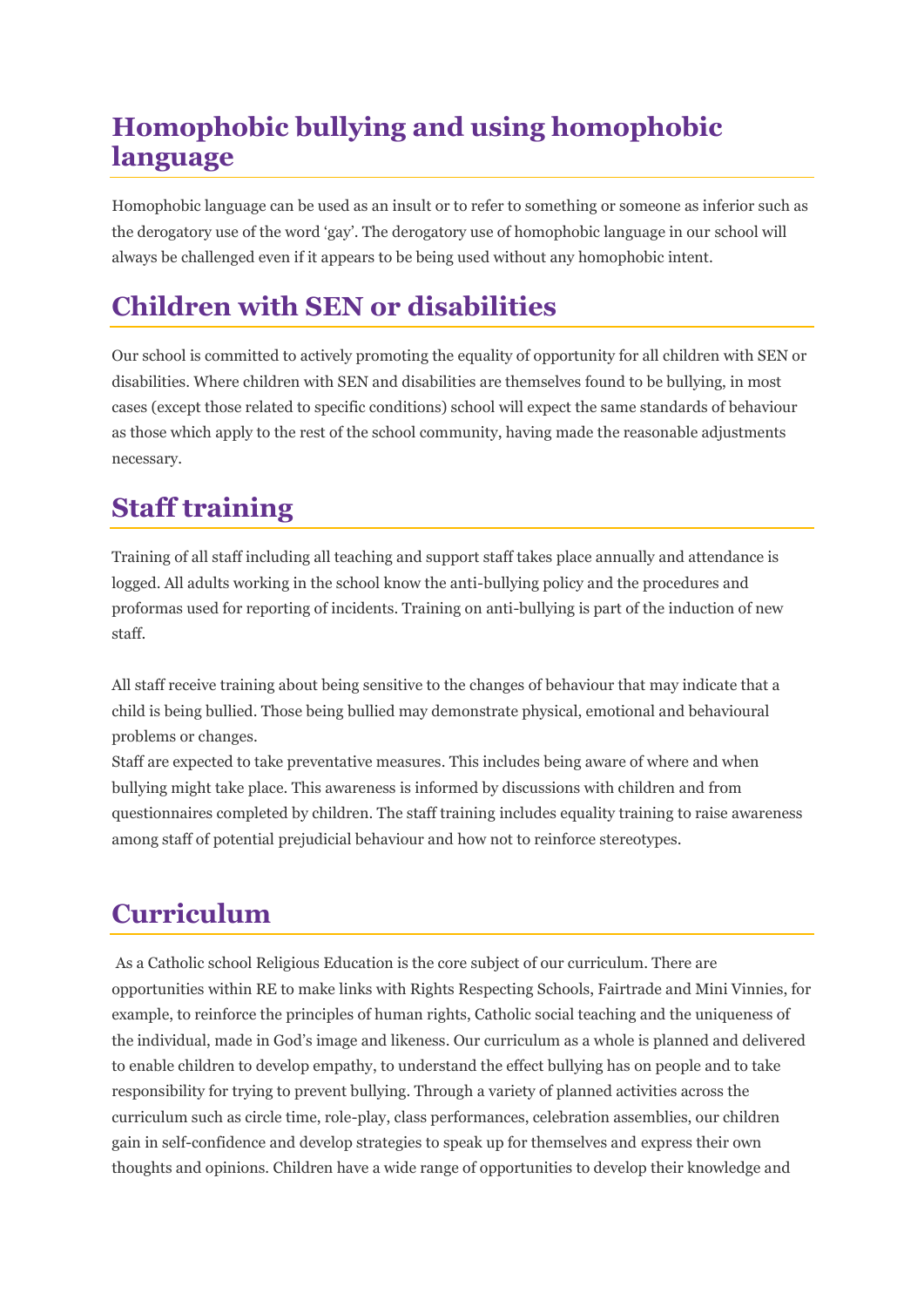understanding of diversity and an assortment of strategies to protect themselves from bullying. This is explicitly planned within the PSHE and Citizenship programmes delivered in school and through the annual celebration of Anti-bullying week. Staff are also expected and encouraged to take advantage of unplanned opportunities to celebrate diversity and to reinforce the principles of anti-bullying.

#### **Pastoral structure**

Children are elected to the school council each year. The elected school council regularly meets with Mr Groark and discusses topics such as playground rules/behaviour/buddy systems etc. The Anti-Bullying Team meets regularly with Mrs Moore to ensure that the children produce their own Antibullying Policy and work towards achieving an Anti-Bullying Charter Mark.

Class teachers provide a structure of support for all children and help to create an atmosphere where our children know that they will be listened to and where their problems and worries are taken seriously and responded to with sensitivity.

#### **Collective Worship**

In collective worship, themes and values play a part in challenging prejudice and promoting justice for all. The timetable of collective worship includes specific opportunities throughout the year (e.g. Statements to Live By, Holocaust Memorial Day, and Anti-bullying week) which support work in antibullying (see Collective Worship file). The children are encouraged to live the gospel values by following Christ's example.

## **Reporting and recording of incidents of bullying**

Our school has a clear and well publicised system for reporting bullying. Staff have annual training and children and parents/carers are explicitly reminded of the school's procedures each year during anti-bullying week.

*Role of Staff guidelines and reporting arrangements are outlined in Appendices 1 and 2. It is imperative that these are adhered to.*

### **The Role/Involvement of Pupils**

Pupils will progressively develop their understanding of bullying and related behaviour issues through the curriculum. All pupils will be expected to develop appropriate witness behaviour and to show concern for others across the school community. Pupils will have opportunities to develop their resilience and problem solving strategies in the face of hurtful behaviour.

Some concerns and worries related to incidents and bullying in general may be explored and shared publicly, but pupils will have access to anonymous reporting opportunities through the use of a worry box .The seriousness of making false reports will be understood.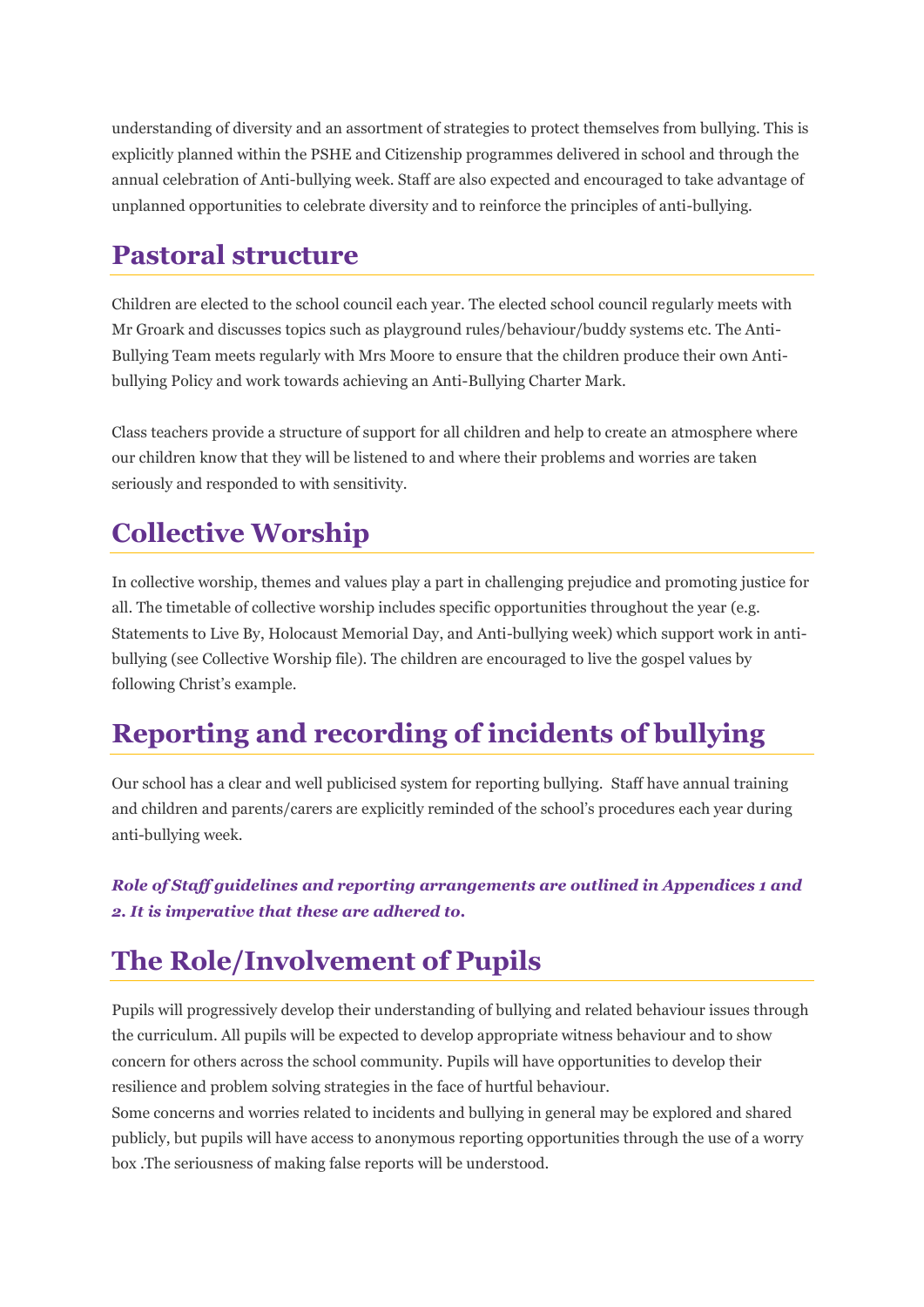Pupils will be actively involved in anti-bullying developments through the school council, curriculum work and special initiatives e.g. peer mentoring and playground buddy schemes and the formation of the children's own Anti Bullying Policy. From time to time pupils may be involved in group support for vulnerable individuals (those who have been bullied and those who have bullied).

## **The Role/Involvement of Parents**

Parents have an important role in actively encouraging their children to be a positive member of the school. Dealing with behaviour problems effectively requires the school and parents to work in partnership

If parents have concerns about bullying or hurtful behaviour, (whether their child might be being bullied or those who suspect that their child may be the perpetrator of bullying), they should take up those concerns with the class teacher as soon as possible.

Parents should raise any concerns about bullying or other hurtful behaviour directly with the school and not with the parents of other parties, involved or otherwise. While we recognise that parents who are friends may wish to resolve matters informally, they are advised that the school should always be made aware of tensions and difficulties so that the children can be supported appropriately. The best place to resolve conflicts between children is in school where all sides and aspects of incidents can be explored.

Parents are expected to exercise reasonable confidentiality around incidents in which they are involved. In particular, parents are requested not to spread stories about incidents.Partial information can be inaccurate and may affect the reputation of the school and individual children and damage the atmosphere in the school community.

# **Reporting to the Local Authority**

All incidents of racist bullying are reported to the local authority.

# **The Role of the Governing Body**

The governing body monitors the incidents of bullying that occur and reviews the effectiveness of the school policy regularly. This is done through a monitoring log and through the questionnaire which is conducted annually with Year 6. The governors require the headteacher to keep accurate records of all incidents of bullying and to report to the governors on request about the effectiveness of school antibullying strategies.

The Governing Body responds within ten days to any request from a parent to investigate incidents of bullying. In all cases the governing body notifies the Headteacher and asks them to conduct an investigation into the case and report back to a representative of the Governing Body.

# **Monitoring the Policy**

This policy is monitored by the Headteacher, who reports to governors about the effectiveness of the policy (termly). To discover the extent to which bullying exists in school and to monitor the extent to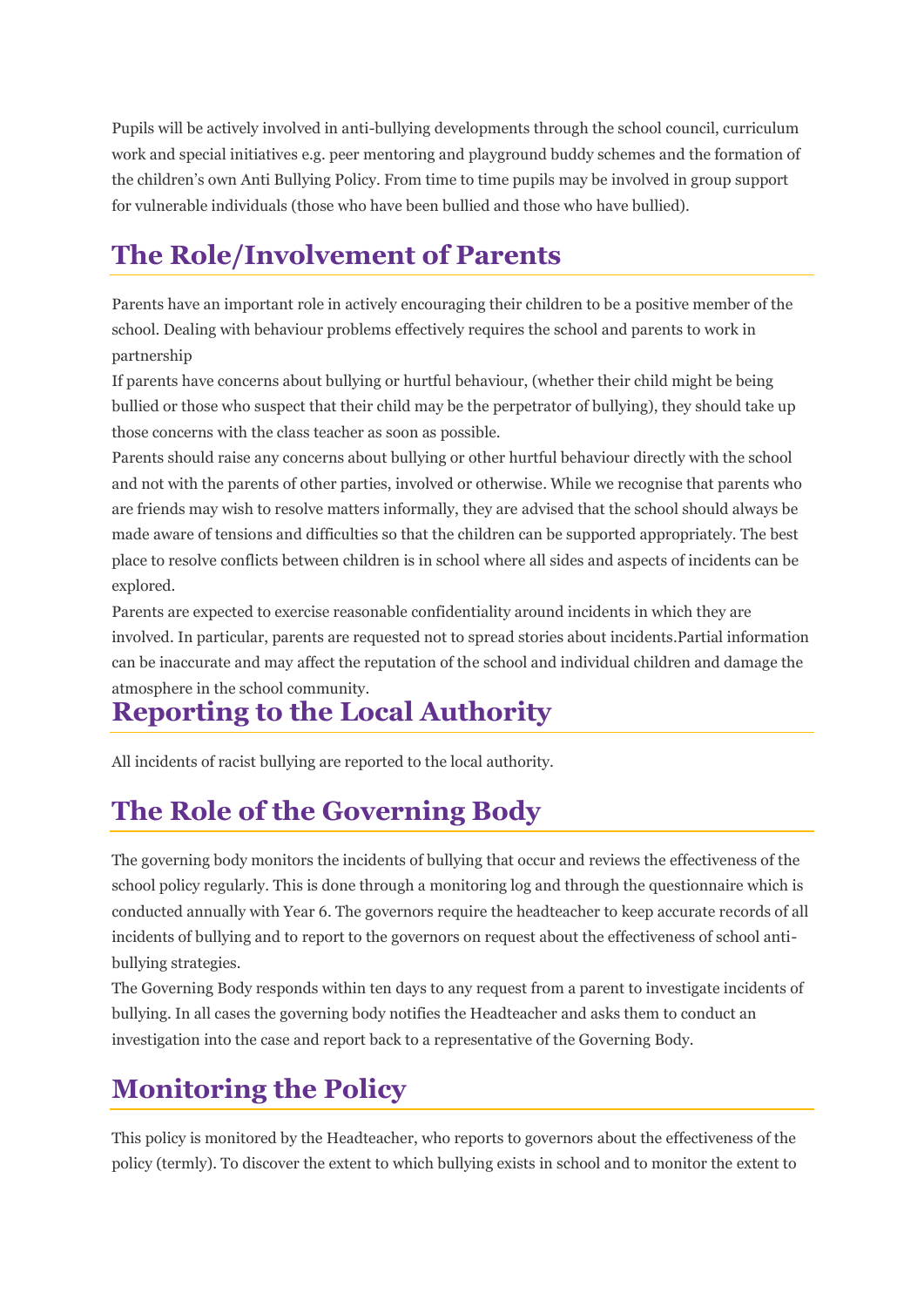which our anti-bullying policy is effective, the log and strategies will be reviewed alongside the Year 6 questionnaire.

It is the responsibility of the school governing body to review the effectiveness of this policy. This is done by examining the school's anti-bullying logbook and through the report of the headteacher. Governors will analyse information with regard to the types and forms of bullying.

The Governing Body will review this policy annually. They governors may, however, review the policy earlier than this, if the government introduces new regulations, or if the Governing Body receives recommendations on how the policy might be improved.

**Staff are expected to comply fully with the school's Anti Bullying Policy and any associated procedures. Failure to do so may be a disciplinary offence.**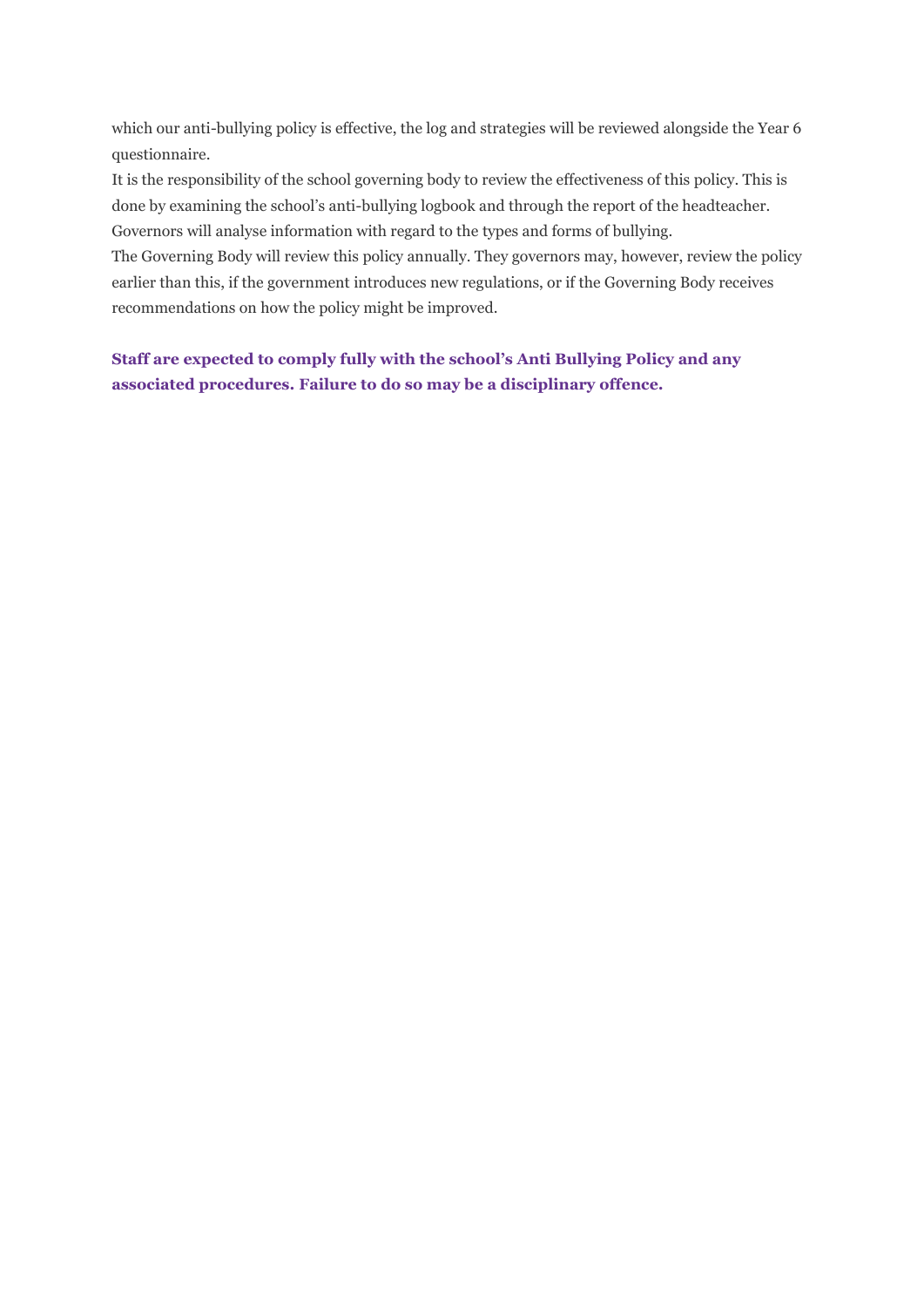#### **Appendix 1**

### **Guidelines for Staff on Anti Bullying**

The following actions are appropriate for use with children who are bullied and those who are involved in bullying.

#### **Ensure that bullying incidents are dealt with promptly.**

- Ensure the immediate safety and well-being of the children
- Protect and support all parties while the issues are being resolved
- Take the necessary steps to stop the bullying. This could include:
- Listen to the children and showing sympathy and concern
- Discuss the incident and subsequent consequences
- Consider a range of strategies to ensure bullying does not occur again
- Record incidents (Appendix 2) and action being taken and notify the Headteacher and/or Deputy Head teacher.
- If necessary, inform parents and discuss the situation with them calmly. The decision to talk with parents is at your discretion. As a broad message you may consider a single incident may not be worth reporting at this stage. On the other hand this incident may follow a pattern and intervention may be needed at this point.
- If you feel at any time that the situation could get out of hand, or you need the support of either the Headteacher or Deputy Head, do not hesitate in seeking support

Once the Record of Incidents and Action (Appendix 2) has been handed over to the Headteacher or Deputy Head it becomes their responsibility.

- Maintain contact and work with parents
- Always respond calmly and consistently

#### **Listen, Take Action, Record, Follow Up**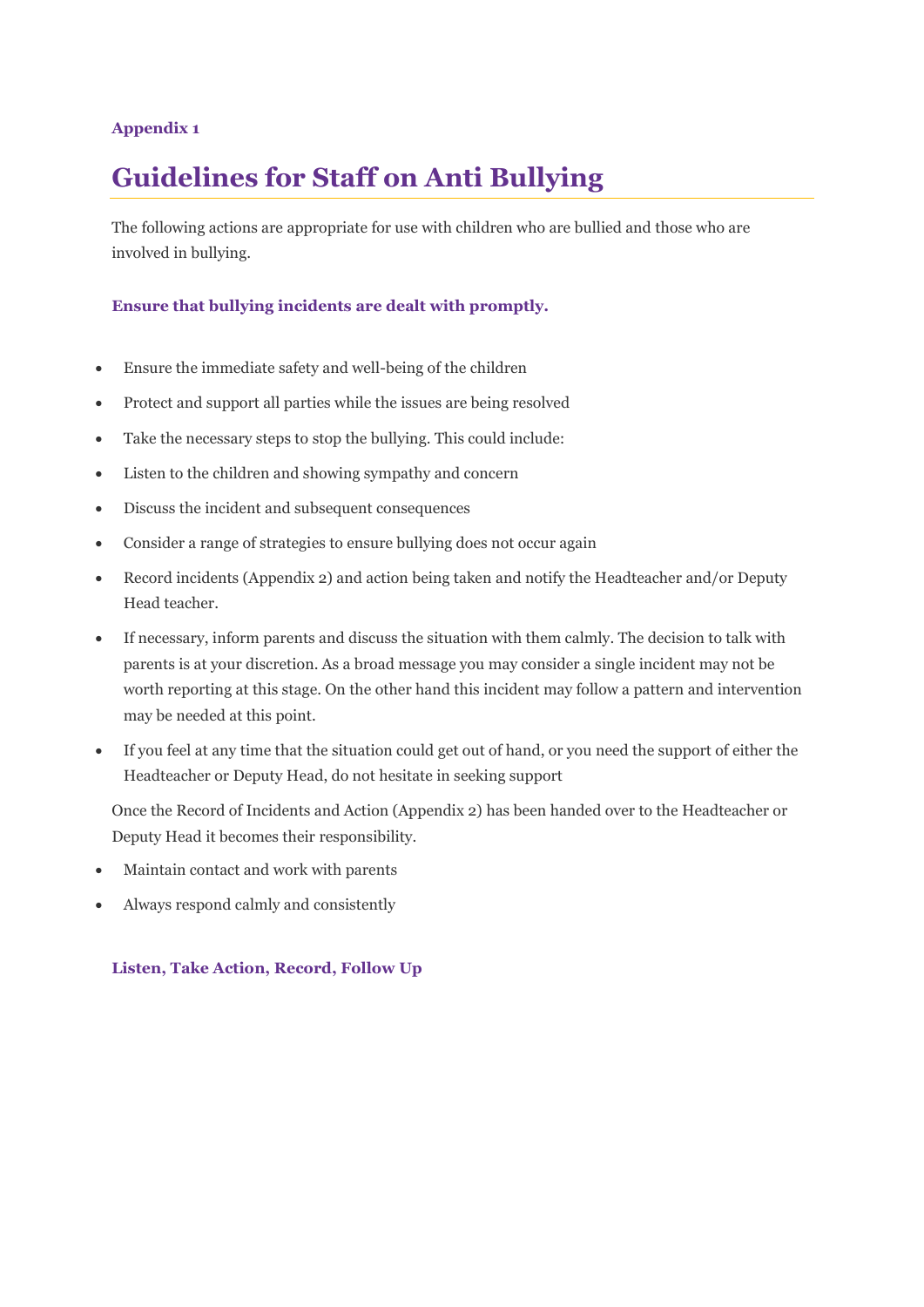#### **Appendix 2**

#### **Record of Incidents and Action Taken**

Name of Child being bullied: Class\_\_\_\_\_\_\_\_\_\_\_\_\_\_\_\_\_\_\_\_\_\_ Date of First Notification of Bullying: \_\_\_\_\_\_\_\_\_\_\_\_\_\_\_\_\_\_\_

Brief Summary of Incident /Concern

**Date Record of Incident/Action Taken Named Person**